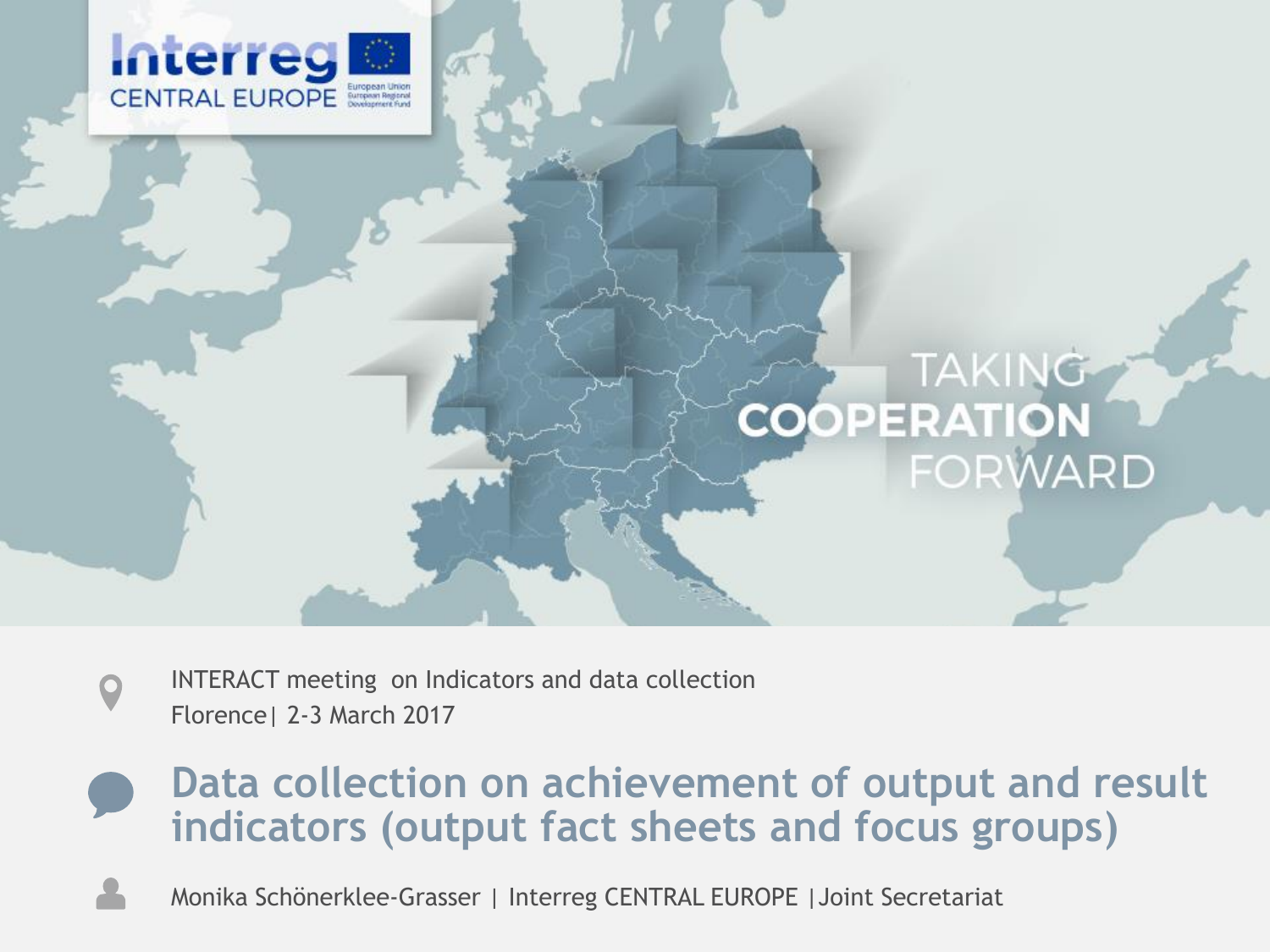

Overview of indicator system and data collection levels

#### Focus groups (result indicators)

Output types, output indicators and data collection

**Additional** indicators

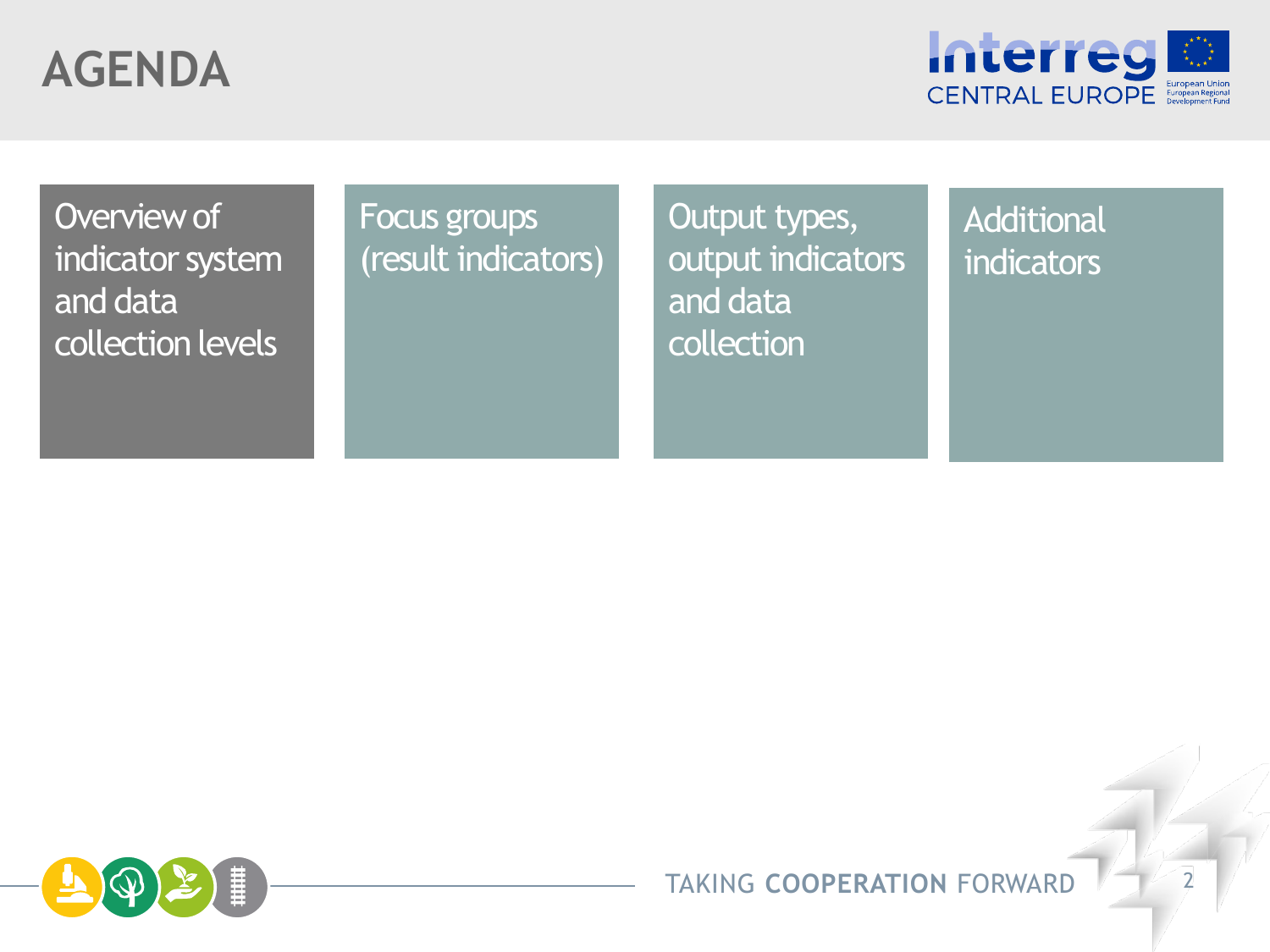#### **INDICATOR SYSTEM – LEVELS OF DATA COLLECTION**



#### **Programme level** Project level

#### **Programme specific result indicators**

 Focus groups (expert panels)

#### **Common indicators**

**Project statistics generated** by JS

#### **Output indicators**

Reporting (output fact sheets)

**Additional indicators (thematic and communication)**

**Reporting (quantitative plus** additional evidence/explanations)

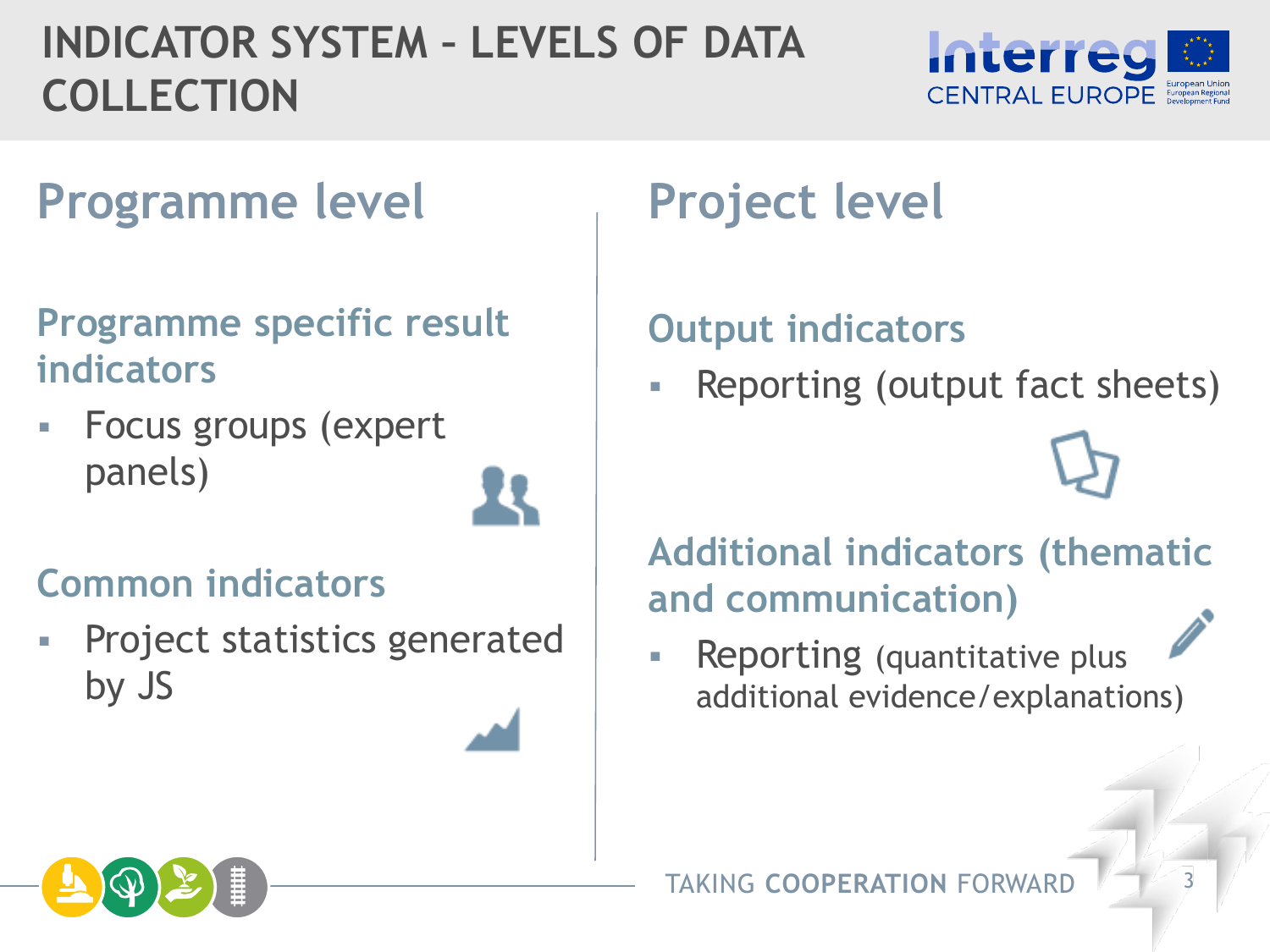

Overview of indicator system and data collection levels

#### Focus groups (result indicators)

Output types, output indicators and data collection

**Additional** indicators



#### **TAKING COOPERATION FORWARD**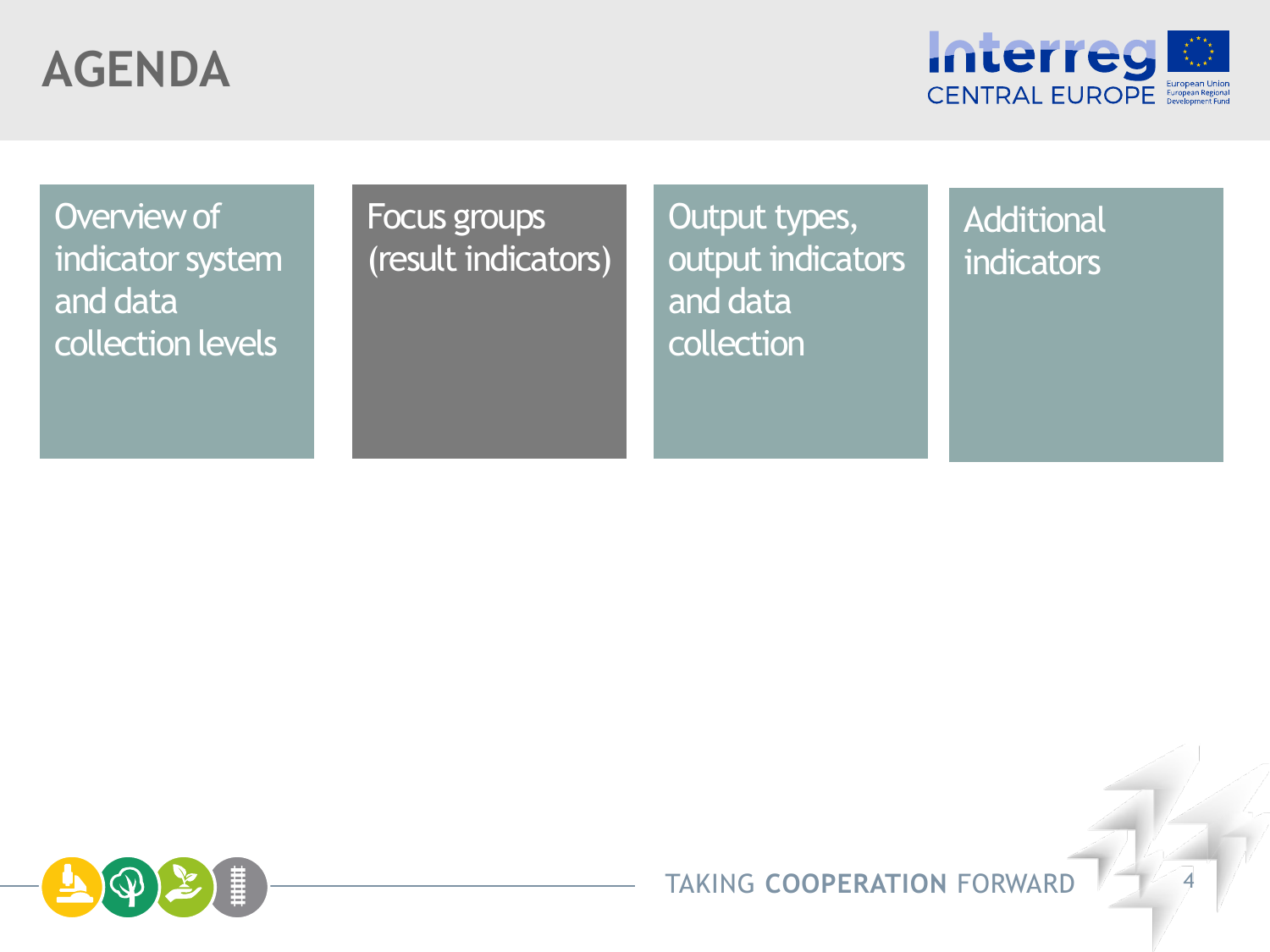# **RESULT INDICATORS**



- Challenge to capture the envisaged change in the entire cooperation area for a large transnational programme
- Result indicators depict **changes of capacity of the target groups** for each SO (covering policy, legal and economic frameworks, institutional and human resources development etc.)

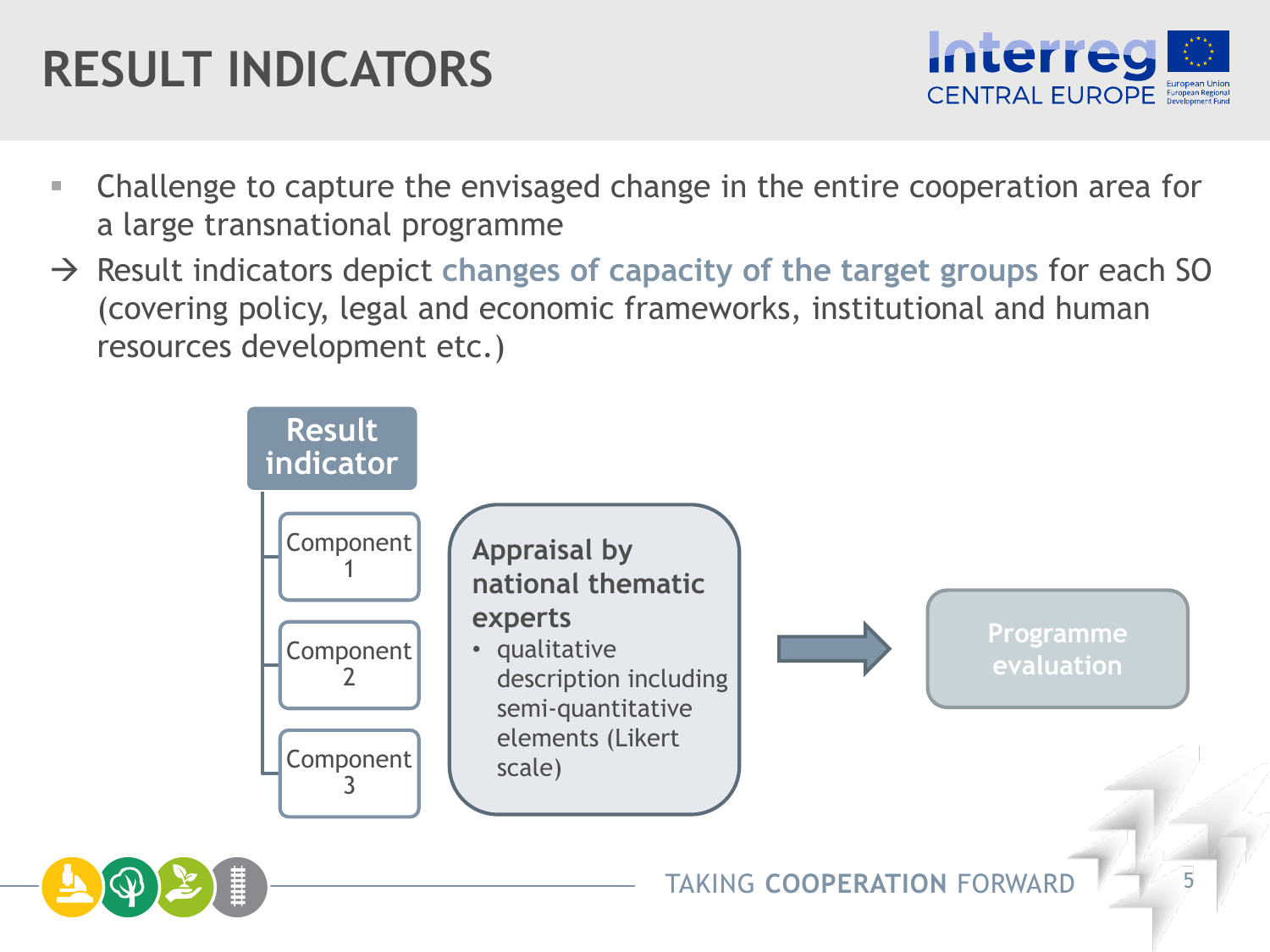# **RESULT INDICATORS**



#### **Procedure for data collection** (baseline and progress monitoring)

 Establishment of 5 thematic expert panels in total 45 experts comprising national experts of all CE Member States)

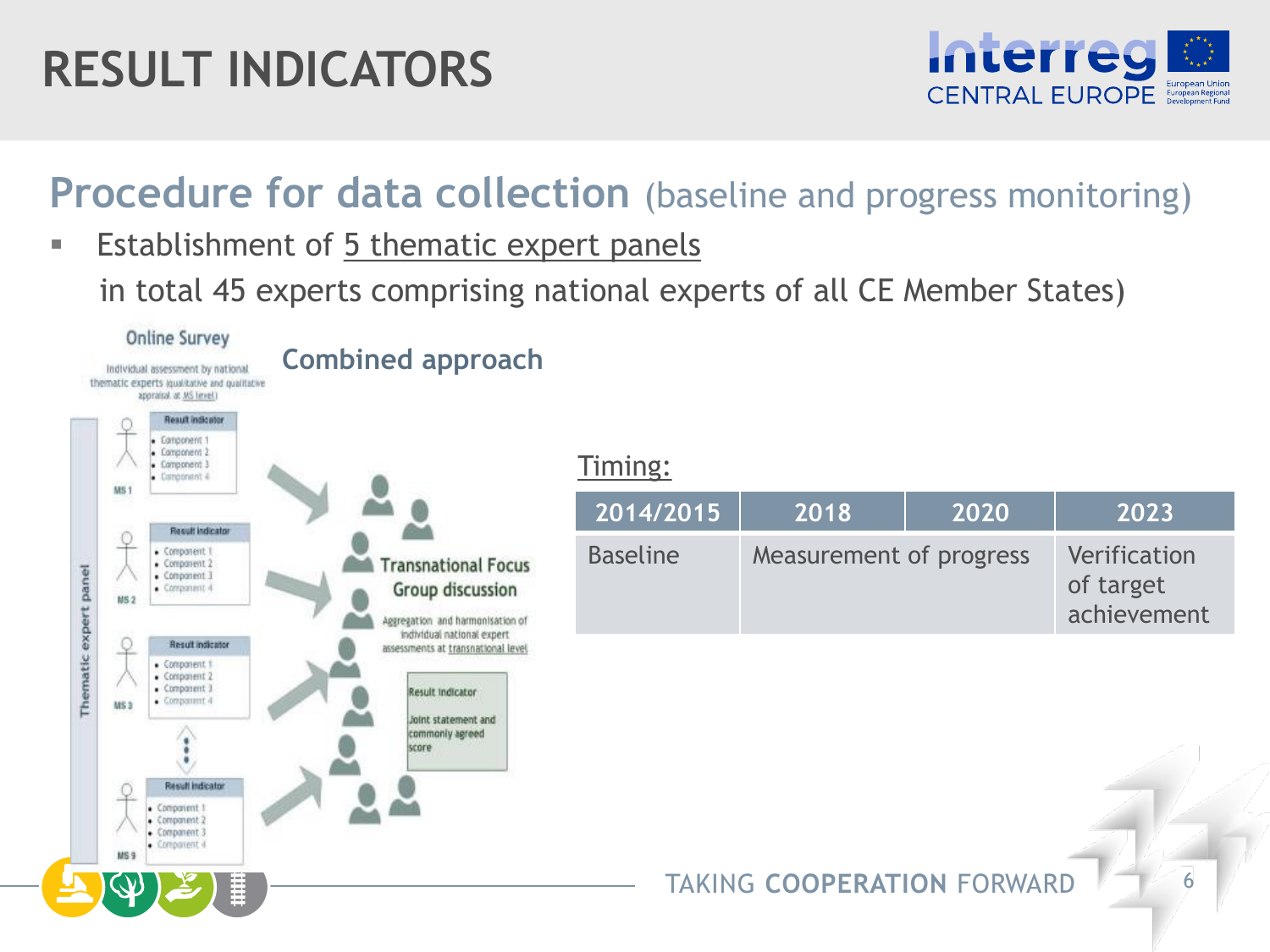

Overview of indicator system and data collection levels

#### Focus groups **COUNGLIAN COULD COULD ENGLISHED Additional** Focus groups (result indicators)

linked output indicators and data collection

# indicators

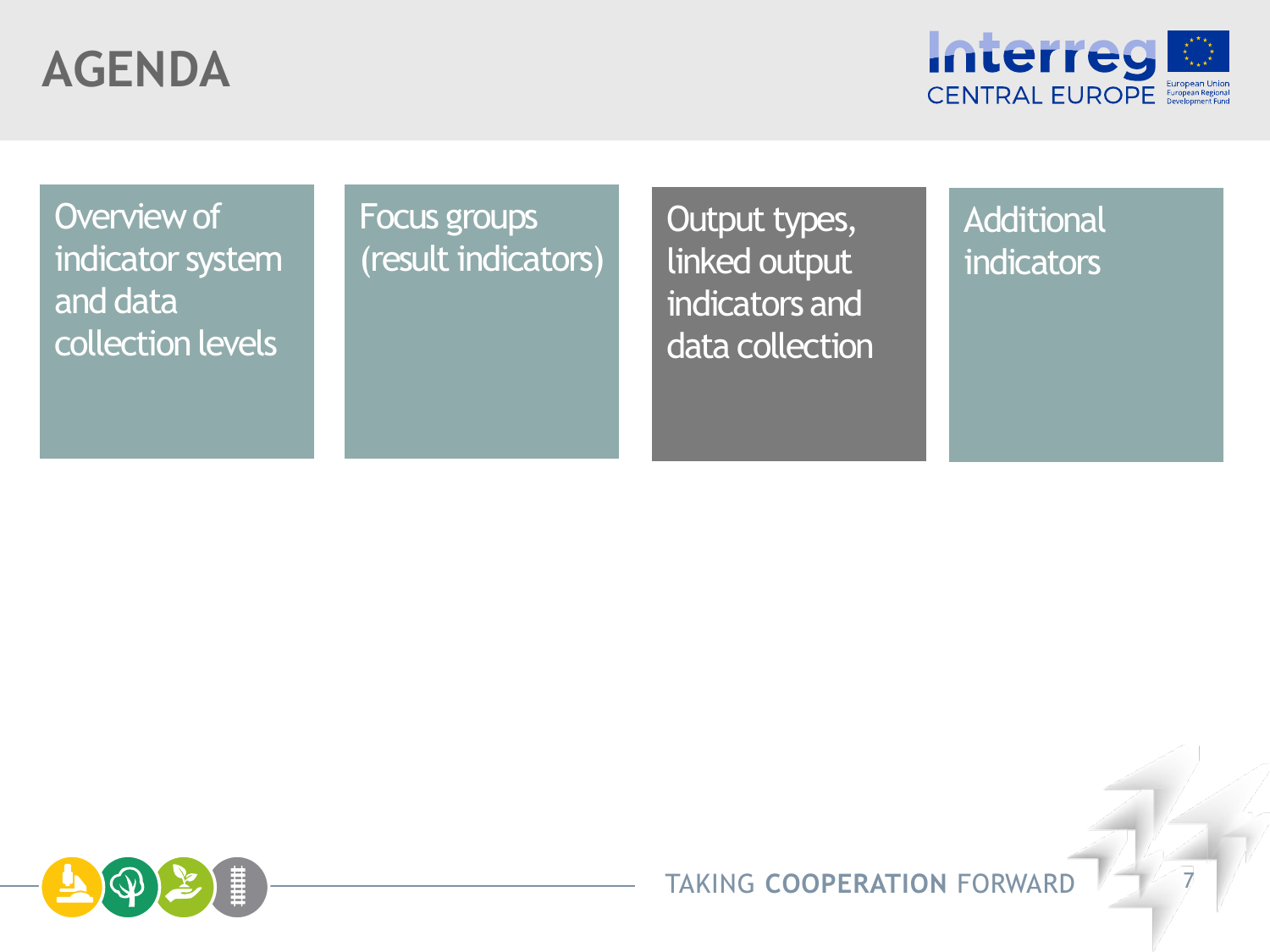**OUTPUTS**



# **Types of outputs**



- **Programme specific output indicators follow the general structure of output types**
- **EXTE:** Linkage to the thematic focus and scope of each priority and SO covering the main actions of the intervention logic  $\rightarrow$  4-5 output indicators per SO

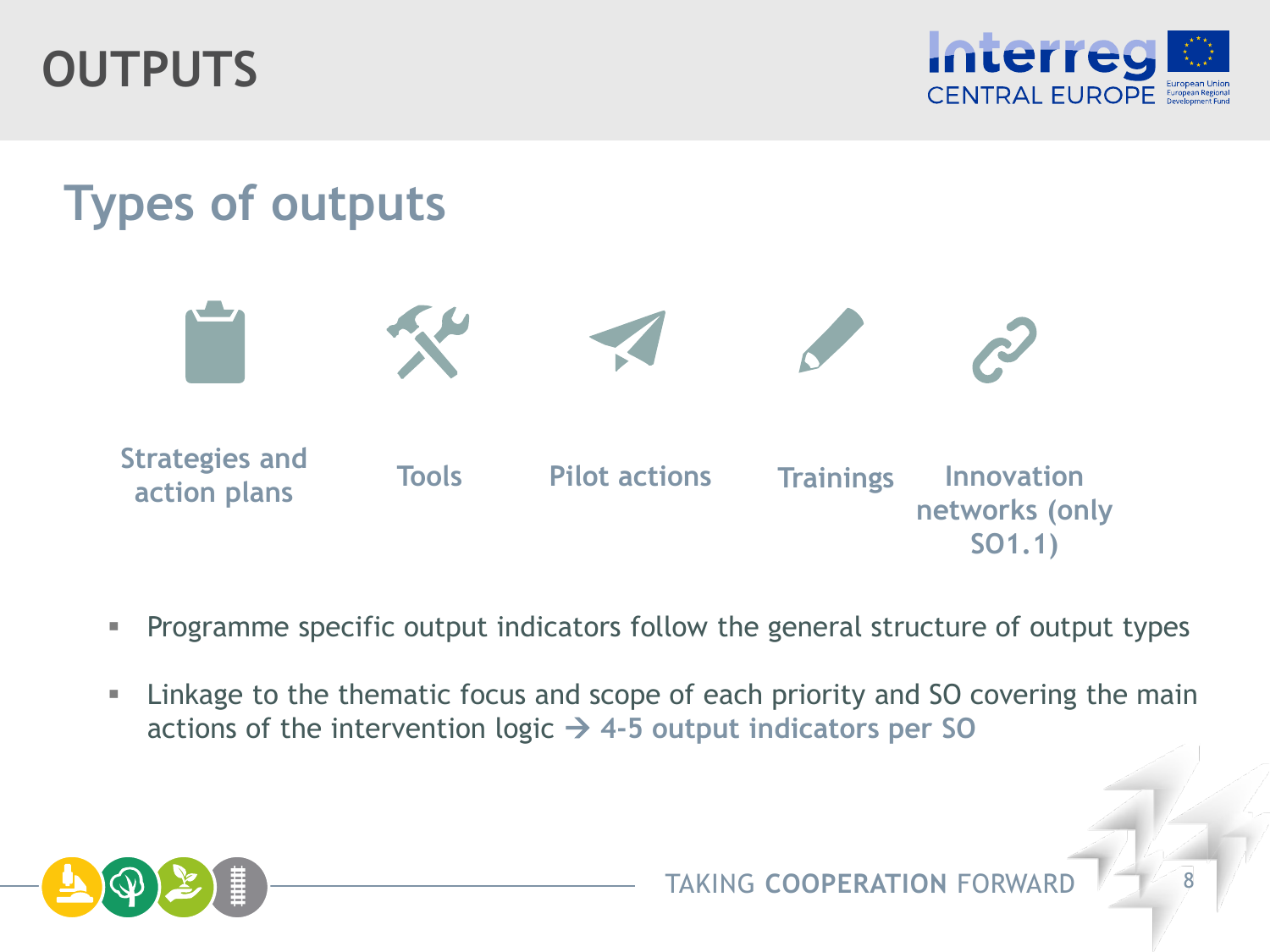# **OUTPUT INDICATOR SYSTEM**



# **Challenges and principles**

- To allow **aggregation of outputs** at programme level
	- Emphasis on outputs linked to policy learning and implementation oriented approaches
	- **Simplification** for beneficiaries (lean and straightforward system avoiding complexity)
	- Based on experiences of the CE 2007-2013 Programme
	- **Clear definitions** allowing a common understanding on the scope and meaning of output indicators
	- To allow clear data collection and verification of output achievements

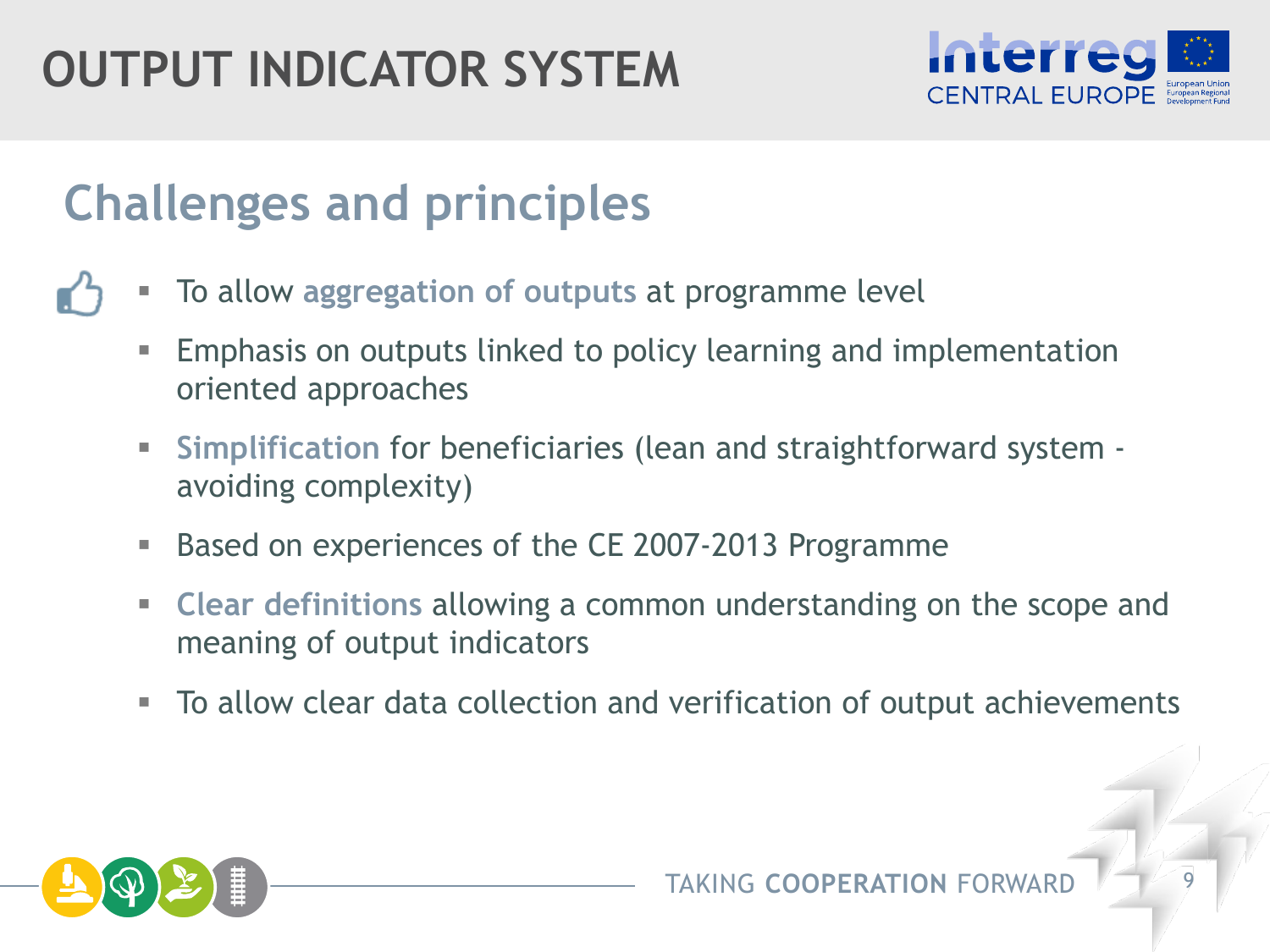

## **Data collection and validation by JS**



#### **Quality assessment**

 Ex- ante assessment of output indicator targets in the AF (realistic, clear assumptions, consistency with planned activities etc.)

#### **Monitoring**

- Checks on consistency of reported output indicator values, deliverables and output fact sheets
	- **If necessary, requesting addtional evidence and background** information

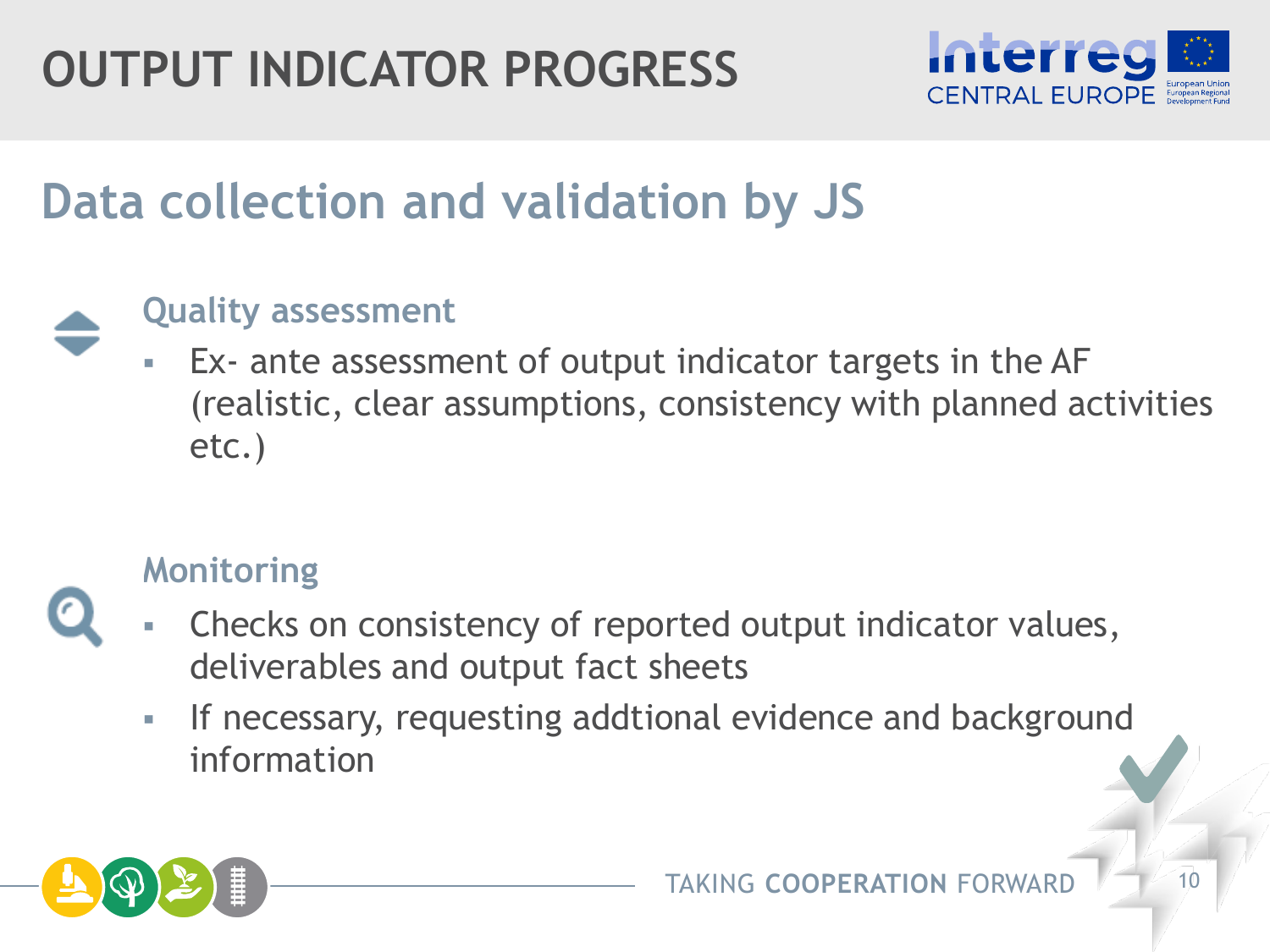# **DATA COLLECTION**



#### **Output fact sheets**

- Templates tailored to each output type
- Documentation of finalised outputs (attachment to PR)
- Complementary (brief summary information) to the deliverable reflecting the final stage of the output
- **Main basis for programme output library**
- Future linkage to KEEP??



and in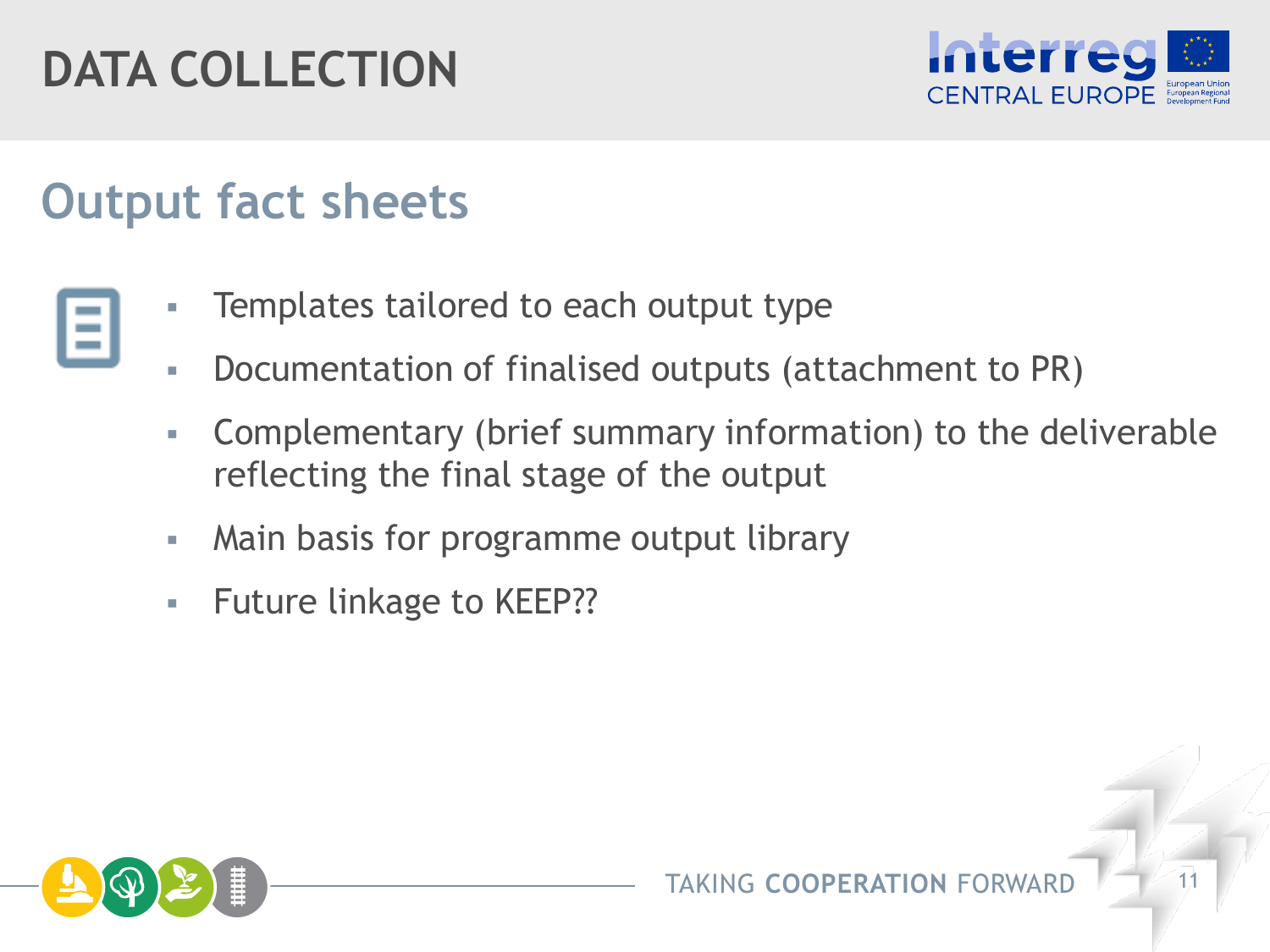# **OUTPUT FACT SHEETS**

#### **Basic structure**

- **Summary description**
- NUTs region(s) concerned
- Expected impact and benefits for the territories and target groups
- **Sustainability and transferability**
- Lessons learned and added value of TN cooperation
- References to relevant deliverables and web-links



Interreg

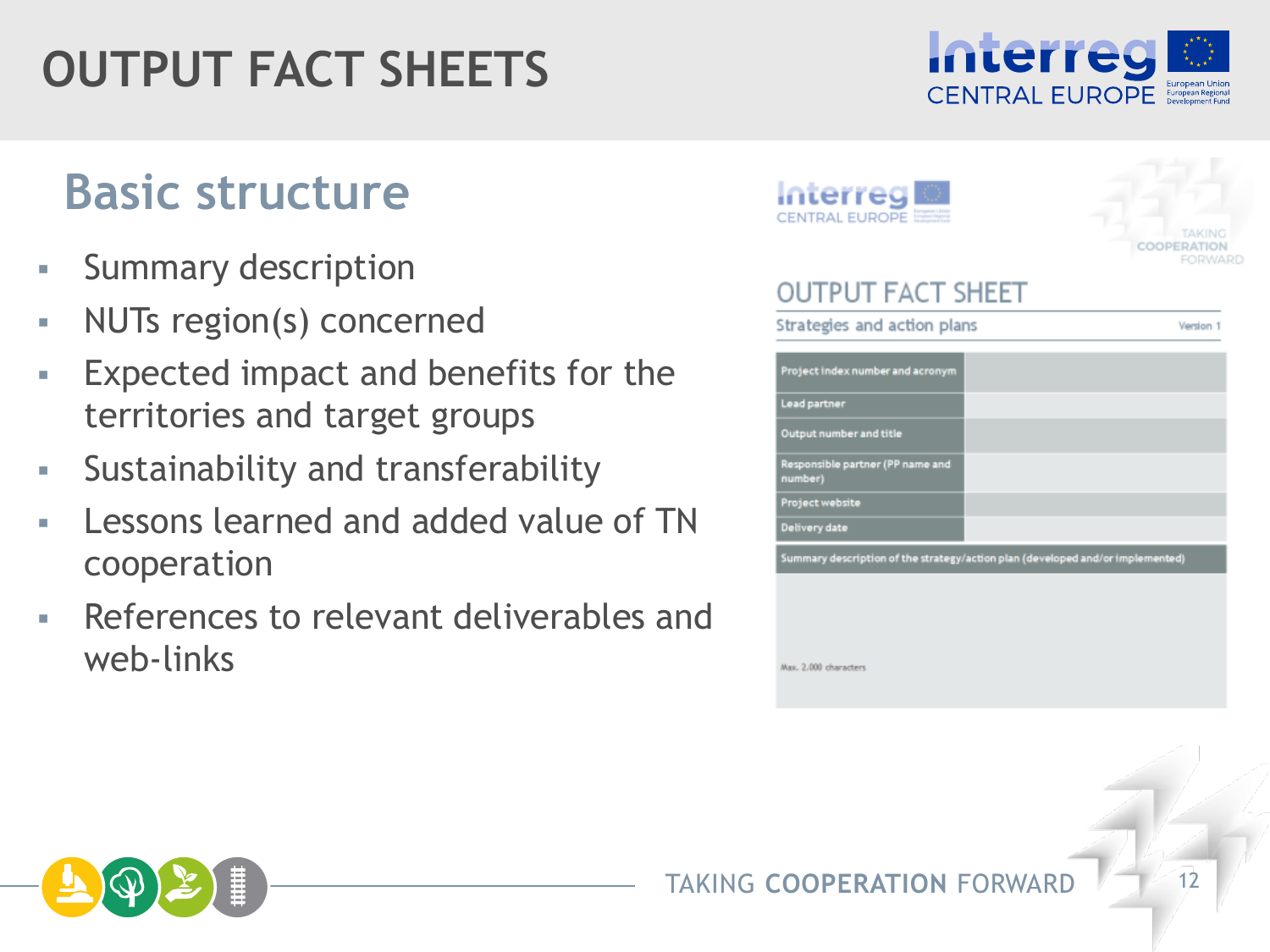

Overview of indicator system and data collection levels

#### Focus groups (result indicators)

Output types, output indicators and data collection

**Additional** indicators

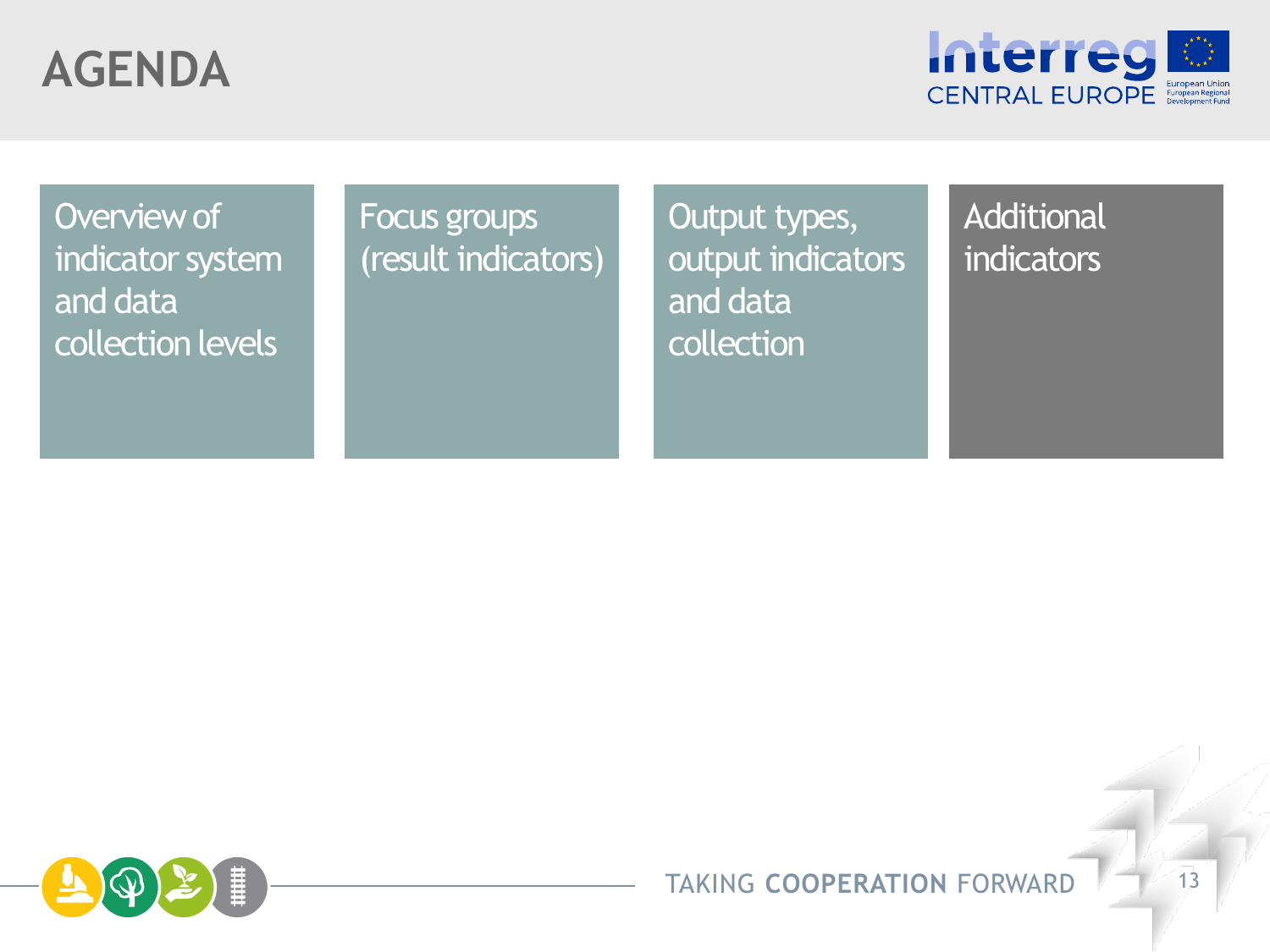#### **ADDITIONAL INDICATORS**



Not included in CP, but for programme internal monitoring purposes

#### **Thematic (result) indicators**

- **Capturing project achievements** linked to practical implementation and roll out of outputs:
- Institutions adopting new and/or improved strategies and action plans
- **Institutions applying new and/or improved tools and services**
- **Funds leveraged based on project achievements**
- Jobs created (FTE) based on project achievements
- **Trained persons**

#### **Communication (result) indicators**



*Clear definitions included in the programme manual*

- Unique visits to the project website *(digital reach)*
	- Participants at project events planned in WP C *(physical reach)*
	- Event participants satisfied with information provided *(satisfaction with information)*
	- Joint communication activities implemented with external stakeholders *(external cooperation)*

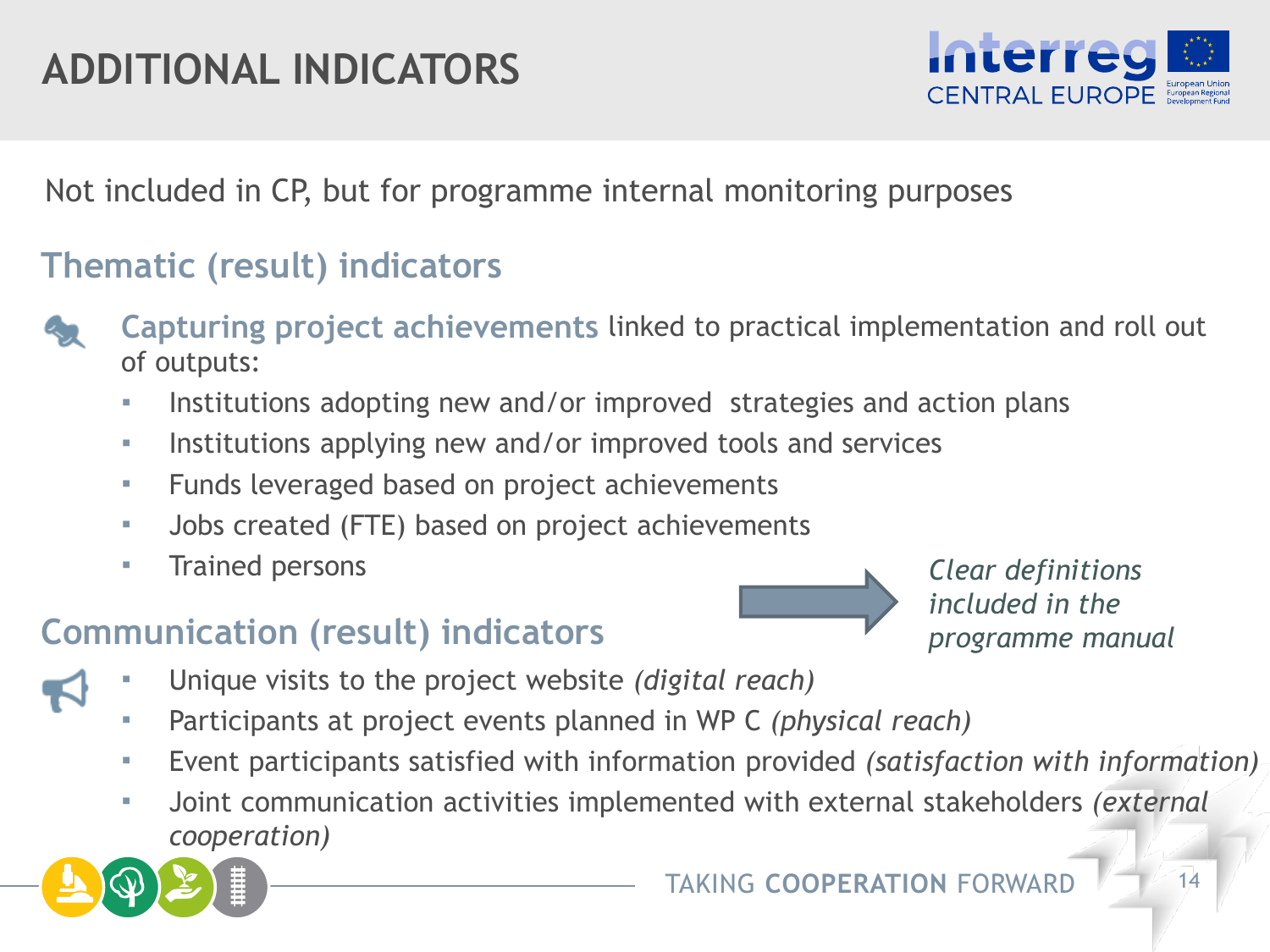# **ADDITIONAL INDICATORS**



## **Data collection**

- Realistic and transparent **quantification of targets** (AF)
- Monitoring of progress based on **accomplished outputs, deliverables and activities**
- Compliance with **indicator definitions**
- Thorough **quality check of reported figures** by JS
- Avoiding **multiple counting** e.g. between periods and partners

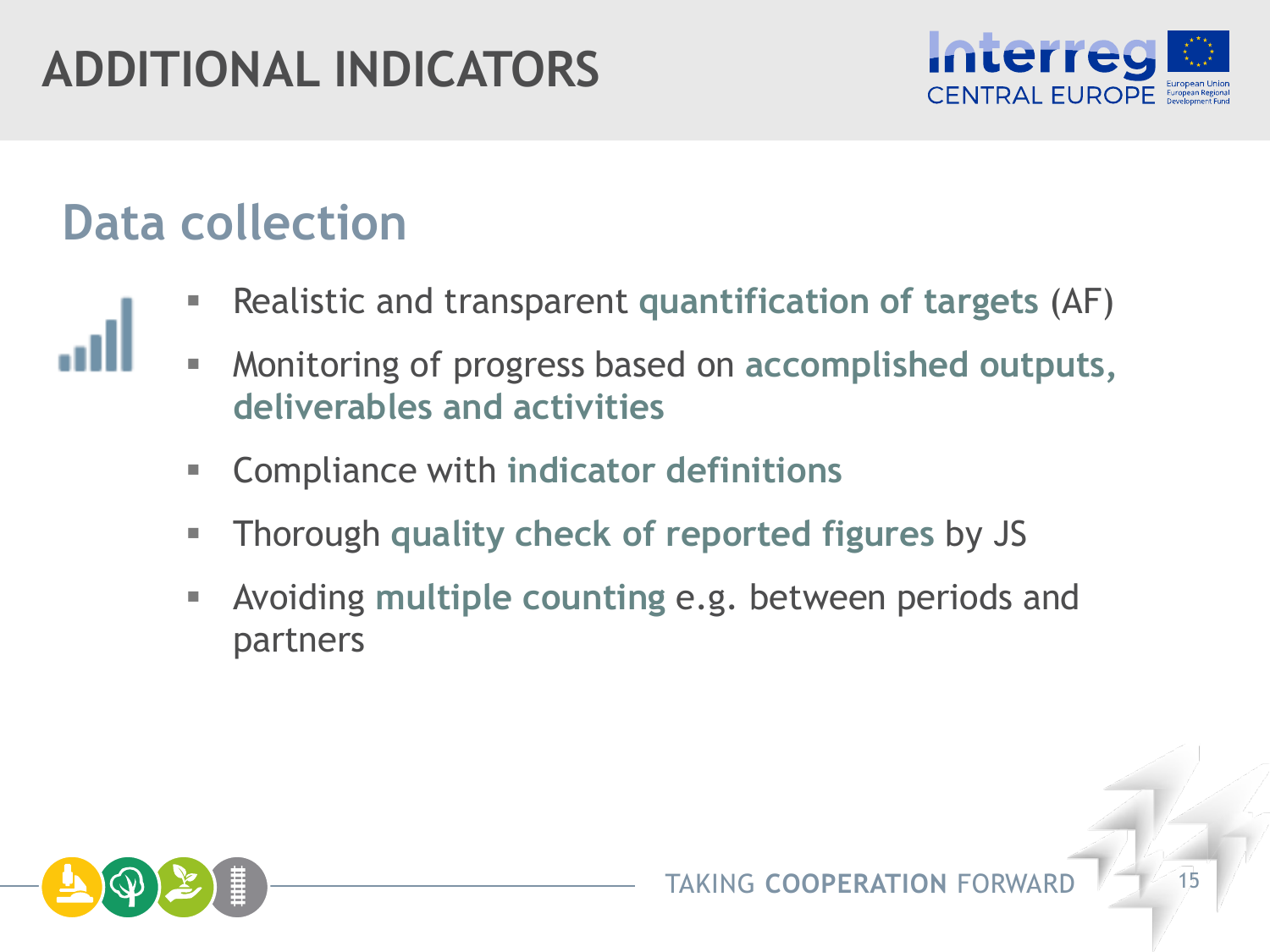# **CONCLUSIONS**



- Comprehensive indicator system to monitor programme/project progress and achievements
- Data collection still at an early stage hands-on experiences and outcomes of operational evaluation (started and to be finalised in 2018) will give more insights